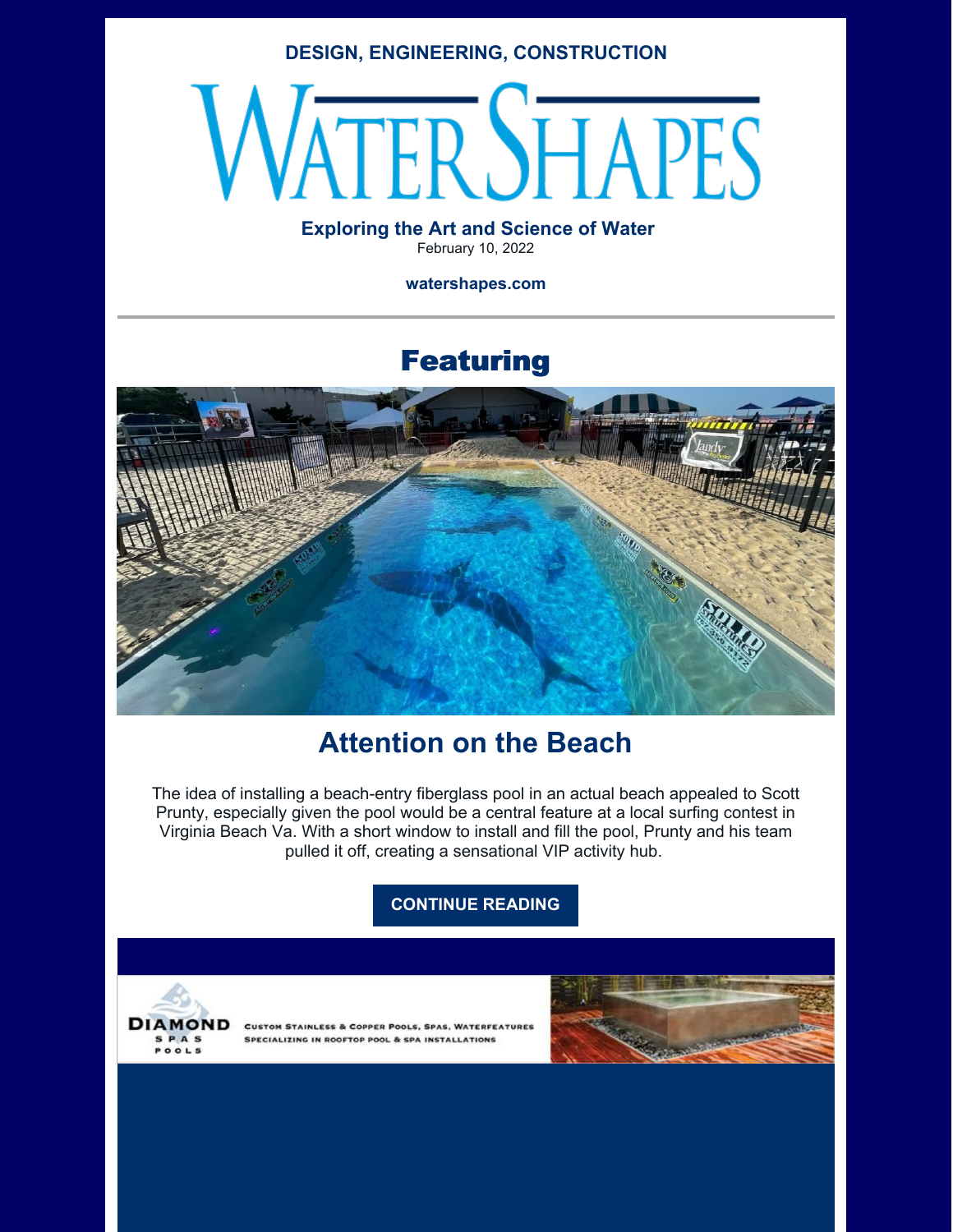

# **Echoes of Innovation**

At the turn of the 20<sup>th</sup> Century, San Francisco's Sutro Baths was the world's largest indoor aquatic facility. Although now in ruins, the baths are still a popular spot for visitors looking for a glimpse of the city's storied past and a classic example of watershaping innovation. During their heyday, the baths transformed the public swimming experience.

## **[CONTINUE](https://watershapes.com/echoes-of-innovation/) READING**



THE MOST DURABLE POOL **COVERS IN THE MARKET** 

Hydramatic | Lift Lid | HydraLux | EZ Cover







# **Webinar: Waterproofing for Watershapes**